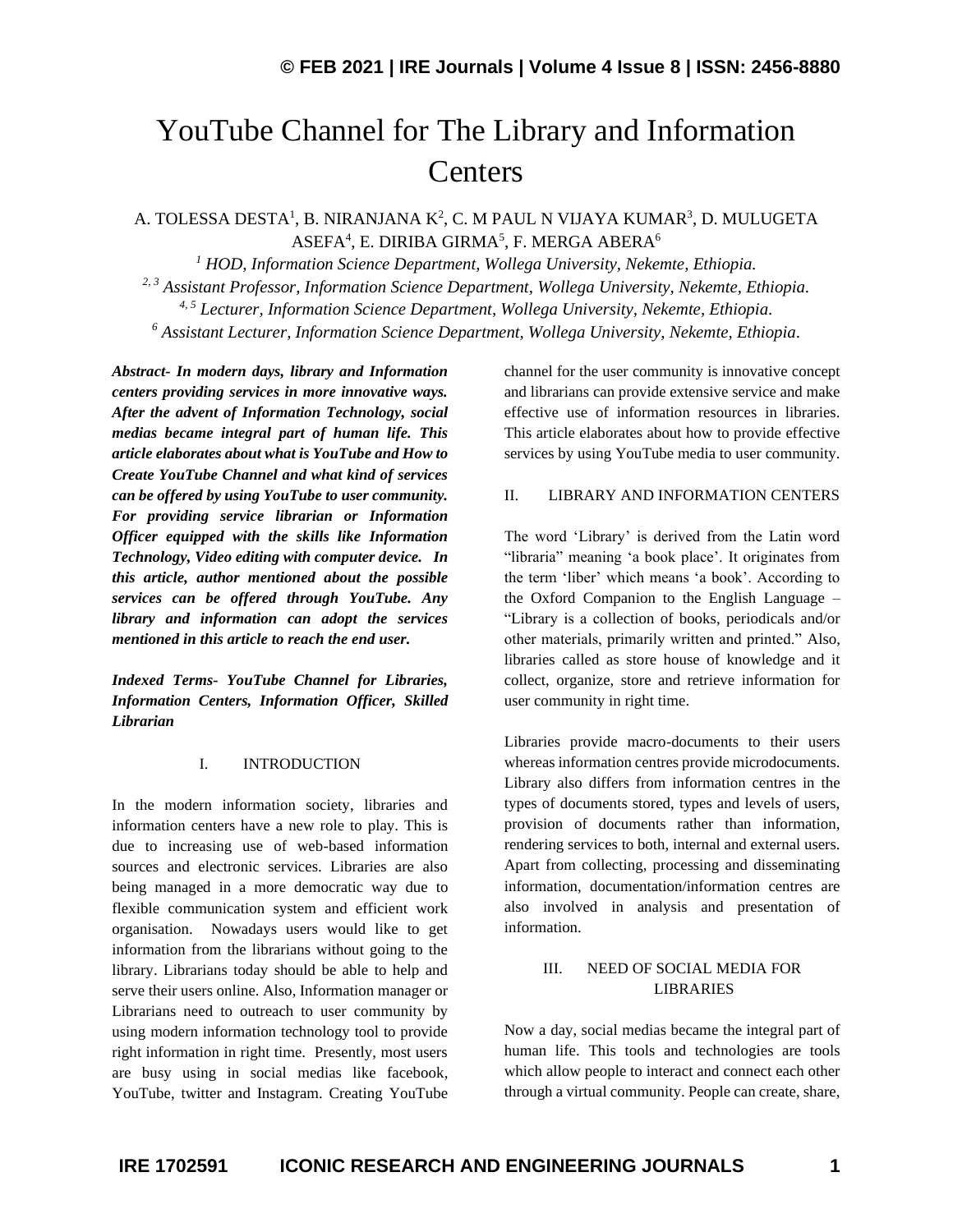## **© FEB 2021 | IRE Journals | Volume 4 Issue 8 | ISSN: 2456-8880**

discuss and evaluate ideas or information in that virtual world. Librarians can gain many benefits when they involve themselves in that virtual community. However, creating an account in that social media tool is not a goal by itself. Librarians should work hard to make their social media accounts so active and serve their users by doing some services via it.

YouTube is one of the most popular social media tools nowadays and many users subscribe to many YouTube channels. Libraries can use their YouTube channel to enhance inclusion and outreach activities. However, there are many challenges and risks in using these social media tools which librarians must be aware of Social media tools and technologies have become the most effective way to contact and interact with people.

## IV. WHAT IS YOUTUBE?

YouTube is a free video sharing website that makes it easy to watch online videos. YouTube is an American video-sharing website that allows you to upload, rate, play, share and comment on videos. YouTube's website was created by three former PayPal employees, Chad Hurley, Steve Chen and Jawed Karim in 2005. One can even create and upload your own videos to share with others. Originally created in 2005, YouTube is now one of the most popular sites on the Web, with visitors watching around 6 billion hours of video every month.

One reason YouTube is so popular is the sheer number of videos you can find. On average, 100 hours of video are uploaded to YouTube every minute, so there's always something new to watch! And one can find all kinds of videos on YouTube—adorable cats, quirky cooking demos, funny science lessons, quick fashion tips, and a whole lot more. Another reason YouTube is so popular: It's all about user-generated content**.** Instead of videos from major TV networks and movie studios, you'll find amazing and creative videos made by people from different discipline.

Also, there are many libraries and universities that created a YouTube channel to communicate and provide their audiences with instruction about their services. However, most of the content on YouTube has been uploaded by individuals, which mean librarians can create and upload their videos under their names and became very effective. Unregistered users can watch videos, and registered users can upload videos to their channels. Videos considered to contain potentially offensive content are available only to registered users, affirming themselves to be at least 18 years old. Nowadays there are some videos that reached 2 billion views and likes. That shows with your YouTube channel you can reach and connect with the whole world. In 2015 YouTube announced a premium YouTube service titled YouTube Red, which provides users with both ad-free content as well as the ability to download videos among other features. Nowadays, YouTube is a global website that is being used almost in every country, people visit it daily.

## V. PRE-REQUIREMENT FOR LIBRARIES TO PROVIDING SERVICE THROUGH YOUTUBE CHANNEL

## 5.1 Skilled Librarian

For providing library services in YouTube channel, a librarian should be a skilled person in technological aspect. He must have knowledge related to computer, internet, software handling, video editing and troubleshooting the computer in case of computer problem. A skilled librarian can effectively handle the all-library activities with YouTube channel feature for uploading, editing and sharing the videos.

## 5.2 Video Editing Software

Before starting YouTube channel, the library should get good well versed Video editing software for creating, editing and managing videos. Video editing software is software used for performing the postproduction video editing of digital video sequences on a non-linear editing system (NLE). This software typically based on a timeline interface where sections moving image video recordings, known as clips, are laid out in sequence and played back. The NLE offers a range of tools for trimming, splicing, cutting and arranging clips across the timeline. Once a project is complete, the NLE system can then be used to export to movies in a variety of formats in a context that may range from broadcast tape formats to compressed file formats for the Internet, DVD and mobile devices.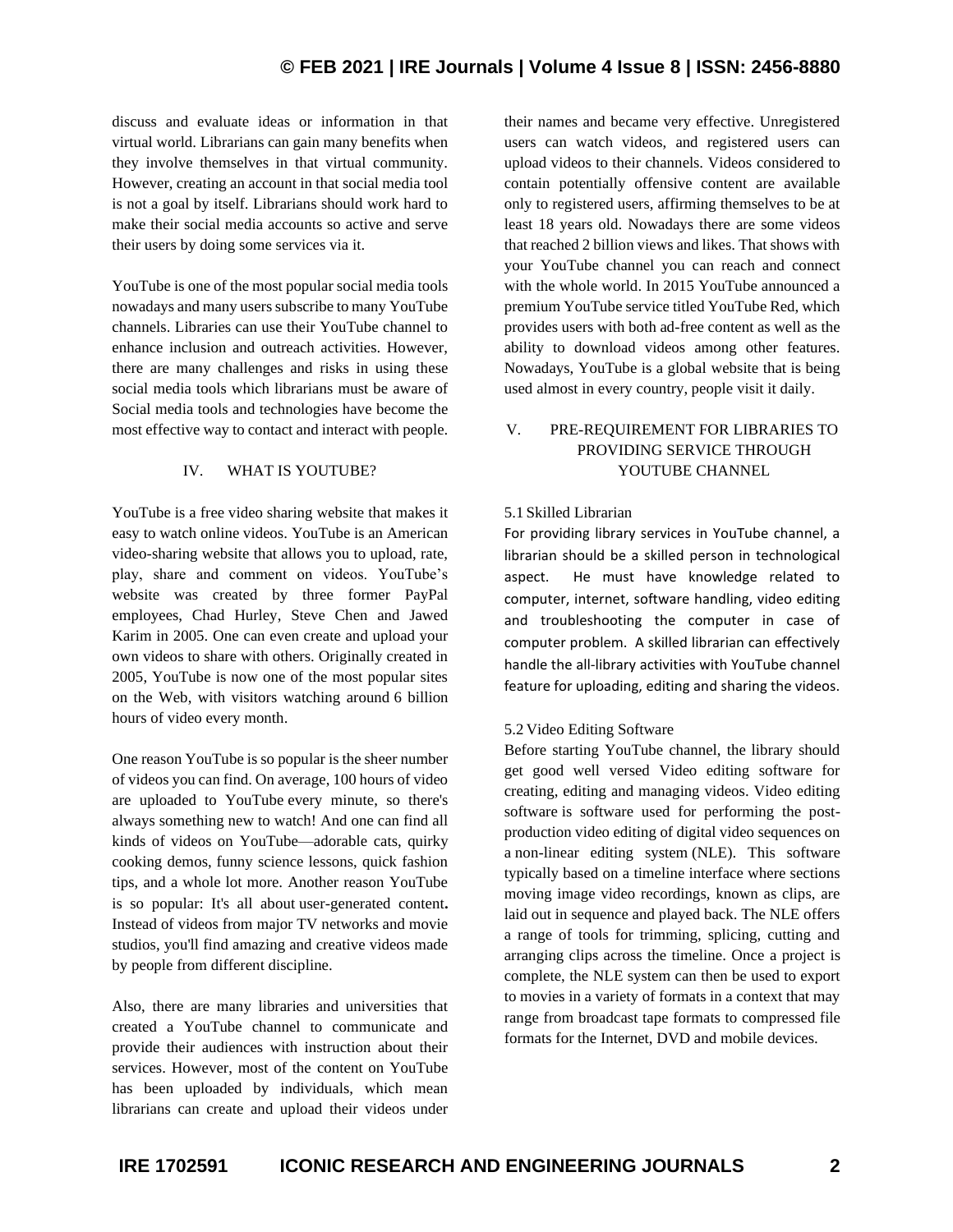## 5.3 Internet Connection

Internet access is the ability of individuals and organizations to connect to the [Internet](https://en.wikipedia.org/wiki/Internet) using [computer terminals,](https://en.wikipedia.org/wiki/Computer_terminal) [computers,](https://en.wikipedia.org/wiki/Computer) Mobiles, Tab and Laptop devices; and to access services such as [email](https://en.wikipedia.org/wiki/Email) and the [World Wide Web.](https://en.wikipedia.org/wiki/History_of_the_World_Wide_Web) For creating and accessing YouTube Channel needs internet connectivity and devices like computer and smart phones. In this regard, library ensure high band width speed internet connectivity to upload the videos. From the user side, user ensure the quality internet speed to access the content.

## 5.4Collect all User E-Mail Address

Before proceed for creating YouTube channel, librarian need to obtain the e mail address of all user community. Then librarian needs to store these emails in library mail address. Whenever creates the YouTube channel librarian should send the invitation to user for subscribe the channel for watching the videos.

5.5 Accessing Devices: Smart Phones and Laptop

For creating, editing and uploading the videos, librarian needs to have computer with video editing software. In the same way, user should have the accessing devices like Smartphone or Tab or Laptop with internet connection. According to a statistic by Statista, as of June 2015, most Internet users have no preference in the type of device they use when connecting to a Wi-Fi network. While an exceeding total of 82 percent of users reported to using multiple personal devices when accessing their Wi-Fi network at home, 59 percent of users are also likely to connect any personal device to a 3G/4G (LTE) mobile network access over any other public network. Despite the fact that most users reported to using any device available when seeking a fast and stable connection on any network, the most popular devices during the survey period were laptops, tablets and smart phones.

## VI. CREATING OF YOUTUBE CHANNEL

Establishing YouTube channel involves simple procedures to follows like user should have valid email address. Using library Google account (which also serves as your YouTube account for watching videos), one can easily establish and customize YouTube channel, and then populate it with library own videos. Follow these steps to create a free YouTube channel once library have a valid Google account set up. Launching the YouTube channel involves following steps.

- 1. Launch any web browser on your computer that's connected to the internet and visit www.YouTube.com. And sign in using library Google account username and password. The main YouTube home screen will be displayed.
- 2. Near the upper-right corner of the screen, will see your account profile picture. Click on it to reveal the Google Account Menu, which will also be displayed near the top-right corner of the screen.
- 3. Click on the "My Channel" link in the upper-right portion of the screen. The "Create Your YouTube channel" screen will be displayed. From this initial screen, one can see profile photo, as well as username and/or first and last name displayed. Click on the "Edit" link that's associated with the "From Your Google Profile" option in order to customize your Google profile, which will be library identity containing public information about you that people will see online.
- 4. Under the "Activities you'll share on your channel" heading, one can see four options, labeled "Like a video," "Comment on a video," "Favorite a video," and "Subscribe to a channel." Add a checkmark to the checkbox that's associated with each activity want people who visit library YouTube channel's page to be able to do.
- 5. Click on the "OK, I'm Ready to Continue" button. Library YouTube Channel has now been created. The next step is to start populating library channel by uploading videos to it.

## VII. SERVICES CAN BE OFFERED THROUGH YOUTUBE CHANNEL

## 7.1 Library Orientation

Library Orientation is a vital program which is usually carried out by academic librarians. Goldman (2016) narrated that newly admitted students who receive an orientation to library resources and services are more likely to seek needed research assistance with course papers, assignments, projects, and presentations. Once create the YouTube channel, librarian need to make video about the main objectives of library services and its resources and to educate and guide them on how to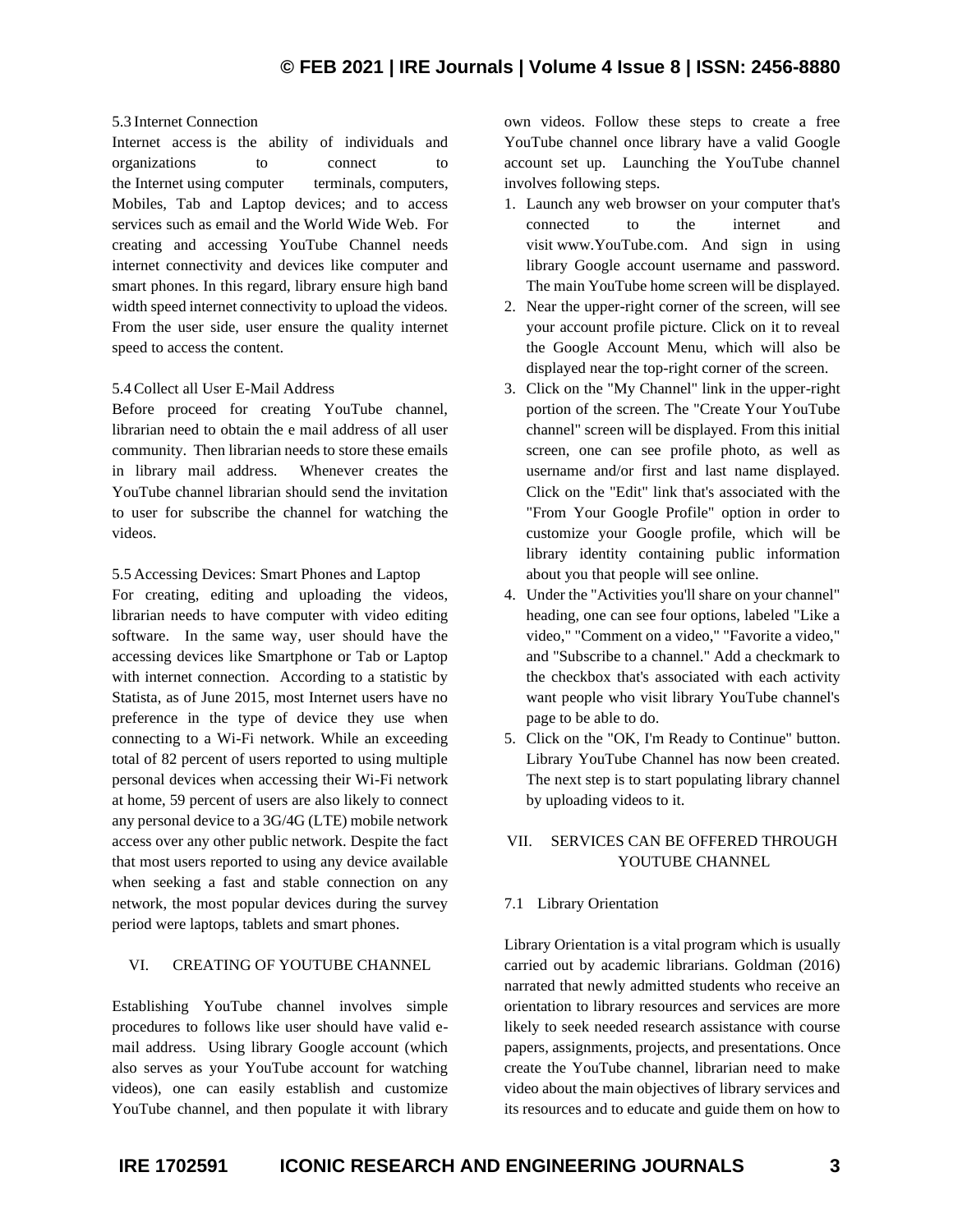# **© FEB 2021 | IRE Journals | Volume 4 Issue 8 | ISSN: 2456-8880**

utilize the library services and resources. There are many aspects of library use that can be described and demonstrated via video format. From what type of material, the library holds to how to search on a specific database – all can be turned into a YouTube video that can be viewed at any time by teaching staff and students.

The YouTube video provide opportunity to newly recruited students about activities, services, programs, resources, opening hours, contact information, rules and regulations of the libraries. After uploading the videos in YouTube channel, newly admitted students can ask questions on any issue concerning the library activities that had not been clearly understood by them in comment section and answers were adequately provided by the librarians in reply comments.

## 7.2 How to access information

Librarians can use their YouTube Channel to provide library instruction such as how the users can browse the library databases or how the users can do a professional search. In case, Library is subscribed the E-Journals and Database, librarian can explain how to login to e-journal webpage, and how to send query and how to download the issues through YouTube Channel. This video lecture effective way for librarians to make maximize use of online resources.

## 7.3 Creating Playlist for Subject Related Videos

YouTube had a beautiful option called Playlist, here librarian can create playlist about subject related video lecture for the students. Student simply visit the YouTube channel and select the playlist related to their course and access the information when they needed. This is saved time of the user to search the appropriate video in YouTube for learning.

7.4 Get the easy feedback about collection and library services

Through YouTube Channel, librarian can get feedback about library services, requirements related queries from the users. In the comment section, the users can comment about library services and feedback related information in real time. Librarian can respond the user queries through YouTube channel in real time

itself. Feedback in YouTube is very important because it is the only signal for librarian to know library services are in the right way or not. There are many ways that one can know what the users think about your videos and your channel. First, comments are very clear feedback one can see it from library users. The users can write in the video comments their opinions and questions. Second, rates are another great way to tell how much the users find your video helpful. Also likes and dislikes options will show you how many of your users liked and agreed with your video and how many didn't like it.

7.5 Store and Share the videos about special events of the libraries and Institutions

Major advantage of the YouTube Channel is librarian can upload any number of videos related to organized functions, celebrations, seminars videos related to libraries and institution without any limits. Hence, some users missed the seminar or events they can have the glance on the YouTube Videos at any time. Finally, it ensures the safe storage of videos related libraries and institution without investment.

## 7.6 Keep inform Updates of the Library

Librarian can send the notice to user through YouTube Channel. When user subscribed the channel, as soon as librarian uploads video, a notice will be appear in users YouTube page. So users can get important information like uploaded new video, liked and replied the comment all. For library notice, librarian can make a short video and upload the same on the channel. Finally, all subscribed members get the notice and follow the same.

## 7.7 Generate Revenue

Librarian can generate the revenue for the libraries and institution through the YouTube Channel. As part of the YouTube Partner program, one can eligible to tap into multiple revenue streams, as long as you meet the criteria and they're available in respective country. In this regard, monetization will be enable when it completed 1000 subscribers with 4000 watch hour for last 12 months. When user watch the library videos, institution get the benefit of monetization per views. Additionally, the subscriptions for channel is the main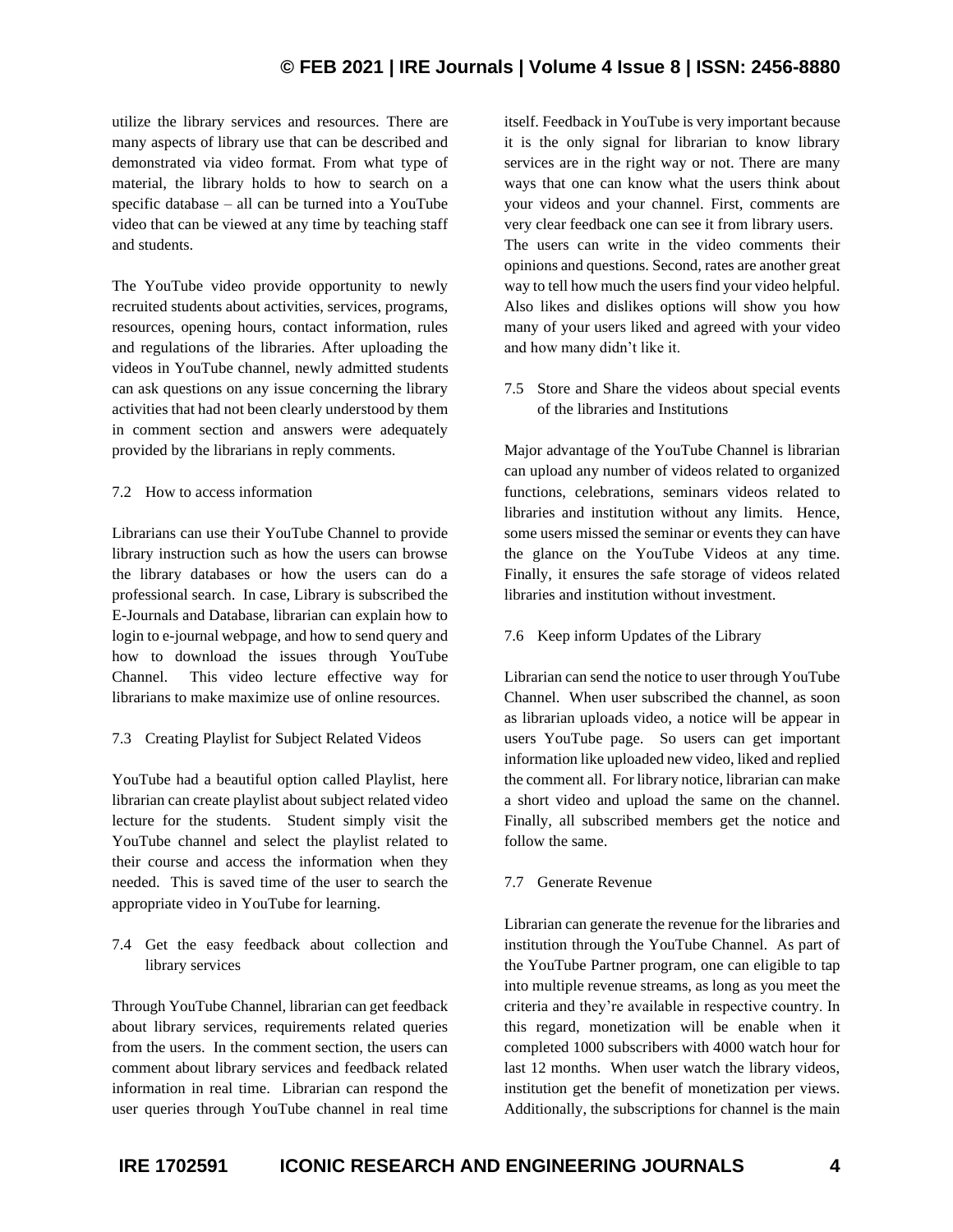# **© FEB 2021 | IRE Journals | Volume 4 Issue 8 | ISSN: 2456-8880**

signal that shows you how many users find your channel important and they want to be informed in every video will post in the future. According to the subscriptions number, YouTube website will decide how many ads they will post in your videos and how much library or institution can be earn from it.

7.8 New Arrivals of Books with Video promotion by authors

To awaken the reading habits of the students, one can use YouTube media effectively to promote the book, author, title for reading books. Suppose the library purchased a book related a literature, librarian collect the video about the author of the book and its review and customize it and share the video on the YouTube channel. Eventually, user will get notice of the book and demand will create to read the books.

7.9 Track the user community with YouTube Channel analytics

Through YouTube Channel Analytics, one can get Channel Performance Overview - get a complete picture of your channel's performance across all of its content and use period-over-period analysis to identify trends in viewership. Also, Traffic Overview understand viewer acquisition and retention across all referral sources and dynamically cohort different audience segments to understand what content resonates with your target viewers. This is totally helpful for the librarian, to identify what is the likes of user, what age group people using channel more, from which location they access the information and all.

7.10 Track the User Desires and Opinion with YouTube Poll and Cards

This new type of poll card allows making videos even more interactive by letting viewers participate in a multiple-choice poll. Here librarian can define poll's title and up to five poll choices, and the best part is that librarian can see the results in real time**.** As with other card types, one can have the poll card show at a specific time in the video and see how it is performing through your channel's analytics. This feature very useful for libraries to get direct opinion for purchasing books and providing new services for the users.

## VIII. ADVANTAGES

YouTube as a website and service contains many advantages that reflect positively on the users and the channel's creators as well. Librarians will earn many benefits from using a YouTube channel as a tool to communicate and provide library instructions to their users.

First, YouTube is a global website that allows library to reach users from different countries. Librarians can use their YouTube channel to provide information related how to access information, where the information is available and how effectively user can utilize the library. These kinds of videos are helps to user learn and watch them from everywhere in the world. So, librarians can become popular on YouTube which will help them to attract other institution librarian and users to YouTube Channel.

Secondly, suppose YouTube channel fulfill the requirement of monetization the library or institution can earn the money per view for the users. Ads will show in your channel according to how many views your videos and how many users subscribed to your channel. So, librarians can earn money for them or for the library by posting these videos on their channel and interacting with their users in order to get more views and subscribes.

Third, librarians will be able to interact and earn social feedback from their users in their YouTube channel. Users can comment, rate, like, dislike and favorite videos on YouTube. This feedback will demonstrate how the users feel and reflect on library videos. With these advantages, librarians can improve the service and update and integrate new technologies in the libraries.

## IX. DISADVANTAGES

On the other hand, using social media tools have some disadvantages as well. Librarians need to spend a lot of time on this social media tool to answer the user queries. This may keep the librarians busy and distracted from doing their job in the library. In this regard, Librarian should assign the work to dedicated staff to answer user queries.